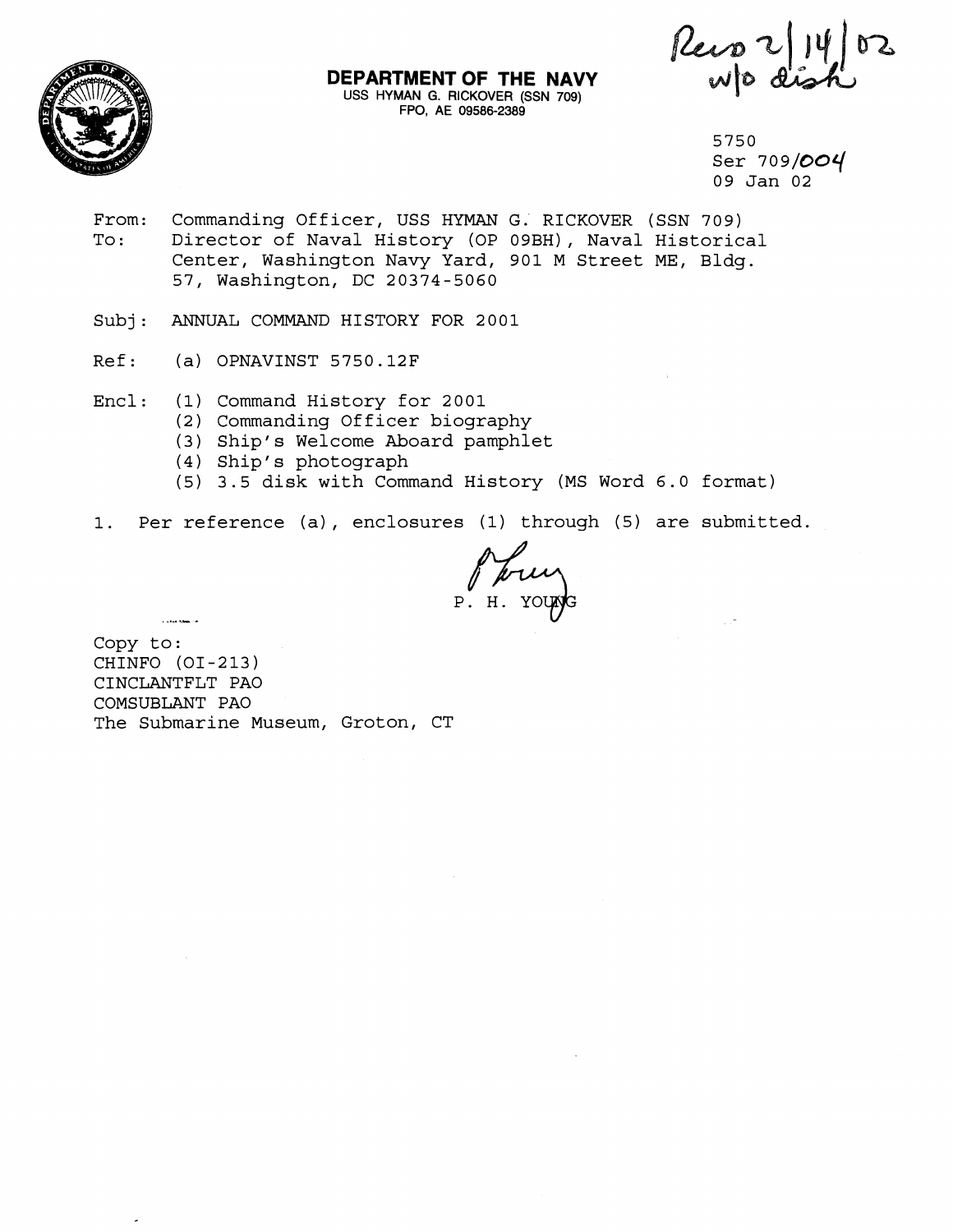## **ANNUAL** *COMMAND HISTORY FOR 2001*

**1.** Command Composition and Organization.

a. Mission: USS HYMAN G. RICKOVER (SSN **709)** (UIC: **20885)**  is a nuclear powered fast attack submarine of the LOS ANGELES (SSN **688)** Class. Her principal missions are to operate against enemy submarines and surface ships, to conduct cruise missile strikes against land targets and other operations that rely on the inherent stealth of the submarine.

b. Immediate Senior in Command: Commander, Submarine Squadron EIGHT.

c. Homeport: Norfolk, Virginia.

d. Command Organization:

| P. H. YOUNG       | CDR         | COMMANDING OFFICER              |
|-------------------|-------------|---------------------------------|
| R. R. BRYANT, SR. | LCDR        | EXECUTIVE OFFICER               |
|                   | LT          | NAVIGATOR/OPERATIONS<br>OFFICER |
|                   | <b>LCDR</b> | ENGINEERING OFFICER             |
|                   | LT          | WEAPONS OFFICER                 |
|                   | LTJG        | SUPPLY OFFICER                  |
| J. R. SCHUBERT    | <b>ETCM</b> | CHIEF OF THE<br>BOAT            |

- 2. Chronology.
	- a. Significant Events:

| $01$ JAN $-$ 12 JAN |  | UPKEEP NORFOLK                                    |
|---------------------|--|---------------------------------------------------|
| $13$ JAN $-$ 09 FEB |  | DRYDOCK NORFOLK NAVAL SHIPYARD<br>RESIN DISCHARGE |
| 09 FEB - 13 FEB     |  | INPORT NORFOLK                                    |
| $14$ FEB $-21$ FEB  |  | ISE VCOAS/CPOAS LWAD EXERCISE                     |

Encl (1)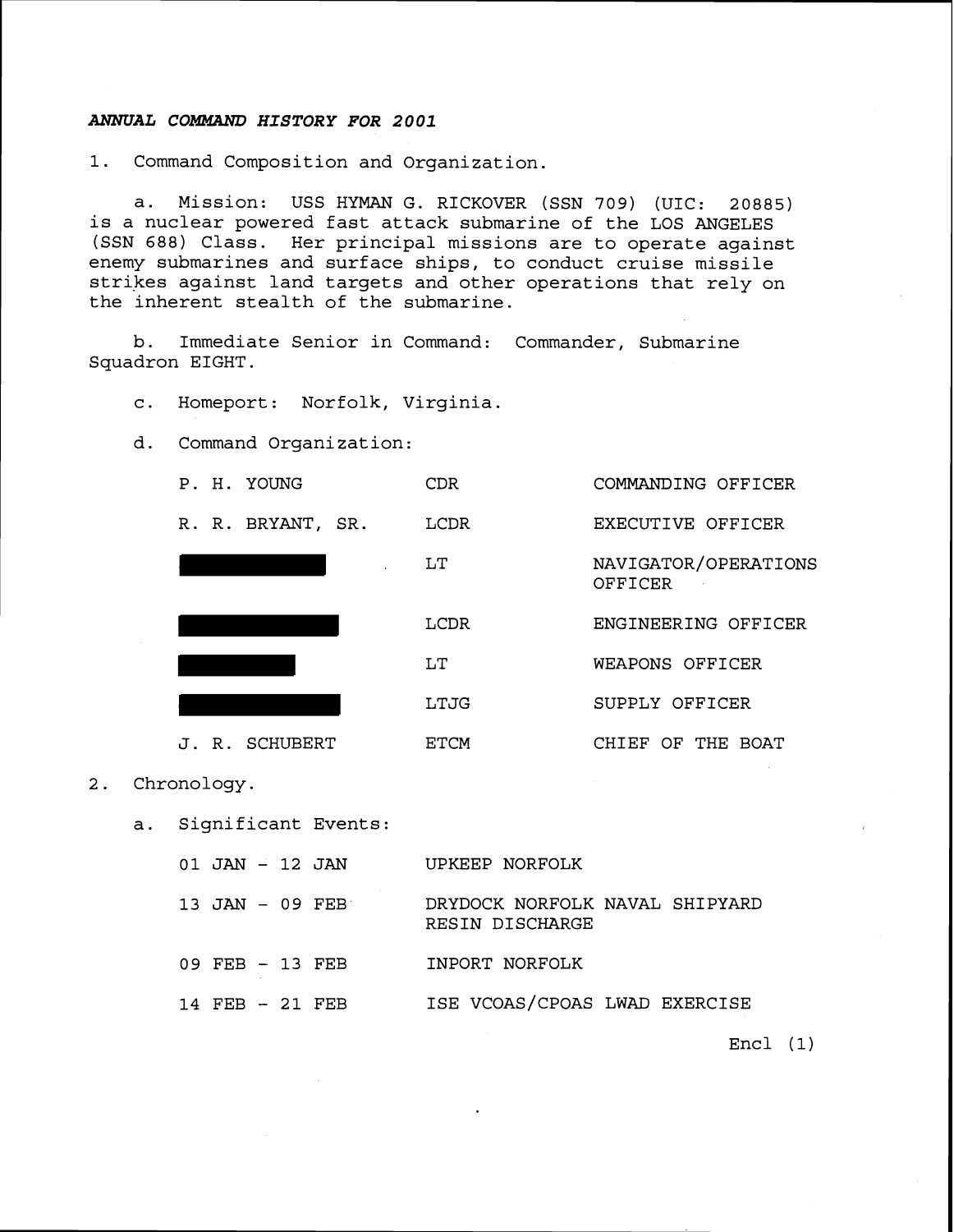| 22 FEB - 26 MAR UPKEEP NORFOLK  |                                                                                                |
|---------------------------------|------------------------------------------------------------------------------------------------|
|                                 | 27 MAR - 13 APR ORSE WORKUP/BSP GOLF THREE<br><b>ANCHORAGES</b>                                |
| 14 APR - 15 APR INPORT NORFOLK  |                                                                                                |
|                                 | 16 APR - 02 MAY TRANSIT TO PRE DEPLOYMENT TRAINING<br>GROTON CONNECTICUT TRANSIT TO<br>NORFOLK |
| 03 MAY - 07 MAY                 | INPORT NORFOLK                                                                                 |
|                                 | 08 MAY - 18 MAY ISE VCOAS/TRANSIT TO CAPE<br>CANAVERAL FL                                      |
|                                 | 18 MAY - 21 MAY VIP CRUISE/PORT VISIT CAPE<br>CANAVERAL FL                                     |
|                                 | 22 MAY - 24 MAY TRANSIT TO NORFOLK                                                             |
| 25 MAY - 05 JULY UPKEEP NORFOLK |                                                                                                |
| 06 JULY - 13 JULY               | ISE VCOAS                                                                                      |
| 14 JULY - 23 JULY               | INPORT NORFOLK                                                                                 |
| 24 JULY - 03 AUG                | ISE VCOAS                                                                                      |
| 04 AUG – 22 AUG                 | UPKEEP NORFOLK                                                                                 |
| 23 AUG - 31 AUG                 | ISE VCOAS                                                                                      |
| 01 SEP - 03 SEP                 | INPORT NORFOLK                                                                                 |
| 04 SEP - 10 SEP                 | ISE VCOAS                                                                                      |
| 11 SEP - 16 SEP                 | INPORT NORFOLK                                                                                 |
| 17 SEP - 20 SEP                 | ISE VCOAS/POM CERTIFICATION                                                                    |
| 21 SEP - 05 OCT                 | INPORT NORFOLK/UPKEEP/STAND DOWN                                                               |
| 05 OCT - 18 NOV                 | DEPLOYED NORTH ATLANTIC                                                                        |
| 19 NOV - 04 DEC                 | UPKEEP/INPORT FASLANE SCOTLAND                                                                 |

 $\sim 10^{-1}$